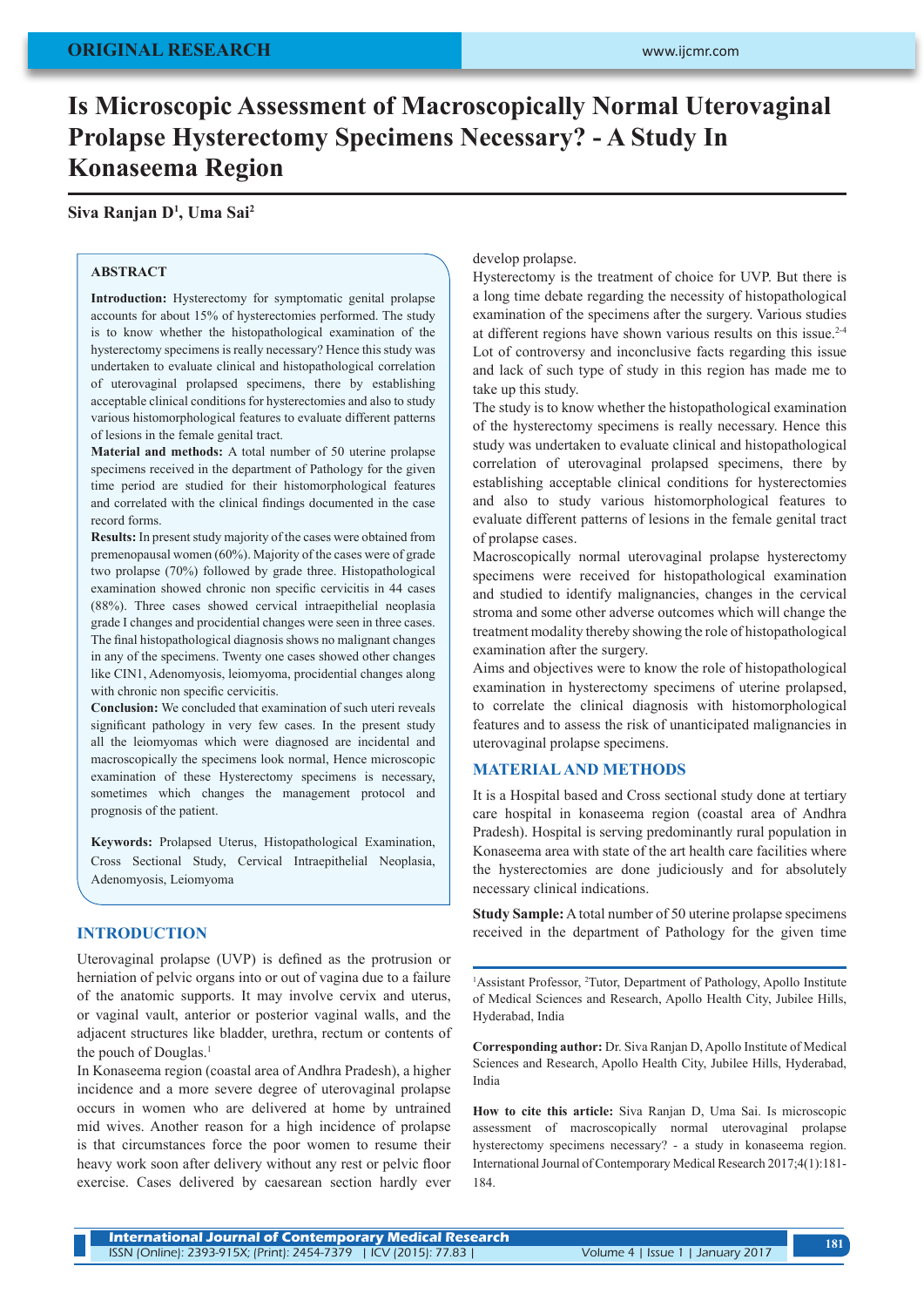period are studied for 2 months for their histomorphological features and correlated with the clinical findings documented in the case record forms.

#### **Inclusion criteria**

For uniformity and convenience 50 uterovaginal prolapse hysterectomy specimens received in the Department of Pathology, during the study period are included.

#### **Exclusion criteria**

- 1. Cervical biopsies and endometrial biopsies were excluded from the study.
- 2. Separately received amputated cervix, oophorectomy specimens, myomectomy specimens were excluded from the study.
- 3. Hysterectomy specimens with bilateral salpingo oophorectomy are excluded for convenience and to maintain uniformity.
- 4. Hysterectomy specimens of other surgical indications excluding uterovaginal prolapse.

**Procedure**: Macroscopic changes if any present were noted before preparation for microscopic examination. The specimens are fixed in 10% formalin overnight and gross examination of the specimen is done and tissue bits are taken from the pathologically suspicious areas. These tissues are taken from cervix, endometrium, myometrium and in salpingooophorectomy specimens and further these are passed through graded alcohol for dehydration. Before embedding the tissues, alcohol should be removed from them by treating it with xylene; then these are embedded in paraffin wax using metallic L (leuckhart's) moulds. The paraffin embedded blocks are then trimmed by sectioning with rotary microtome; relevant sections are stained with hematoxylin and eosin and studied microscopically using Olympus binocular microscope. These finding are noted in case record forms and the information was further analyzed to study the risk of malignancies and stromal changes in cervix.

Baseline data and clinical details were collected from the hospital records (case sheet of the patient) and were correlated.

**Study variables:** Age of the subject, menopausal status, malignant or pre malignant changes (present or not).

## **STATISTICAL ANALYSIS**

Collected data is entered in MS excel sheet. It was analyzed by tests of significance i.e., chi square test and t test for qualitative and quantitative variables.

## **RESULTS**

A total of 50 Hysterectomy specimens operated for uterine prolapse were received in the histopathology section in Department of Pathology during the study period May 2014 to June 2014.

In present study, prolapse was most common in women greater than 40 years of age with the 16 cases seen in less than 40 years age group.

Histopathological examination of these prolapse cases was valuable in detecting the following lesions in the uterus and its adnexa. The bar diagram (Figure-1) shows the findings in cervix.

Chronic non specific cervicitis (CNSC) were seen in 44 cases



| Histopathological diagnosis                 | Number of | Percentage |  |  |
|---------------------------------------------|-----------|------------|--|--|
|                                             | cases     |            |  |  |
| Adenomyosis                                 |           | 16         |  |  |
| CIN1                                        |           |            |  |  |
| Chronic non specific cervicitis alone       | 29        | 58         |  |  |
| Leiomyoma                                   |           | 14         |  |  |
| Procidential changes                        |           |            |  |  |
| <b>Table-1:</b> histopathological diagnosis |           |            |  |  |

(88%). Three cases showed cervical intraepithelial neoplasia grade I changes and procidential changes were seen in three cases.

In present study majority of the cases were obtained from premenopausal women (60%) and 40 % are postmenopausal women. Out of 50 hysterectomy specimens, in all the cases the surgical indication was genital prolapse. Majority of cases (70%) were grade 2 according to clinical grading of prolapsed followed by grade  $3(24%)$  and grade  $1(6%)$ .

The final histopathological diagnosis of all the 50 cases was shown in table-1. There were no malignant changes in any of the specimens. Almost all the cases showed chronic non specific cervicitis. Twenty one cases showed other changes like CIN1, Adenomyosis, leiomyoma, procidential changes along with chronic non specific cervicitis.

#### **DISCUSSION**

Uterus as the child bearing organ with regular menstrual bleeding is usually identified as an essence of woman hood. It is quite natural that, after hysterectomy, many of the patients feel that they are not women any more. This procedure is very common in peri menopausal and post menopausal women. It forms a definitive treatment for pelvic pathology including non-neoplastic and neoplastic lesions affecting the female reproductive tract. It is the second most common surgical procedure in USA.<sup>5</sup> According to a report about 5 per 1000 women undergo hysterectomy annually in USA and 1 in 4 women will have hysterectomy by the age of 60 years.<sup>6</sup>

Hysterectomy is not a standard recommended practice even in modern medicine and is often seen as a last resort or recommendation. With many successful pharmacological treatment and alternative minimally invasive surgeries available, the rate of hysterectomy should be reducing in number. Even when the surgical treatment is compulsory, within the limitations there exist 3- 4 kinds of hysterectomies with varying degrees of post operative effects. The kind of hysterectomy to be done depends on the specific condition of the patient. Hysterectomies can alter the biological and sexual clock of the women with long term adverse consequences.

In the present study, over a period of 2 months, 50 hysterectomies operated for uterine prolapse were received in the department were analyzed. Hysterectomies were more commonly performed in the age group of 40-49 years (42.35%). This is similar to the findings reported by Singh et al<sup>7</sup>, Perveen et al<sup>8</sup>, Gupta et al<sup>9</sup> and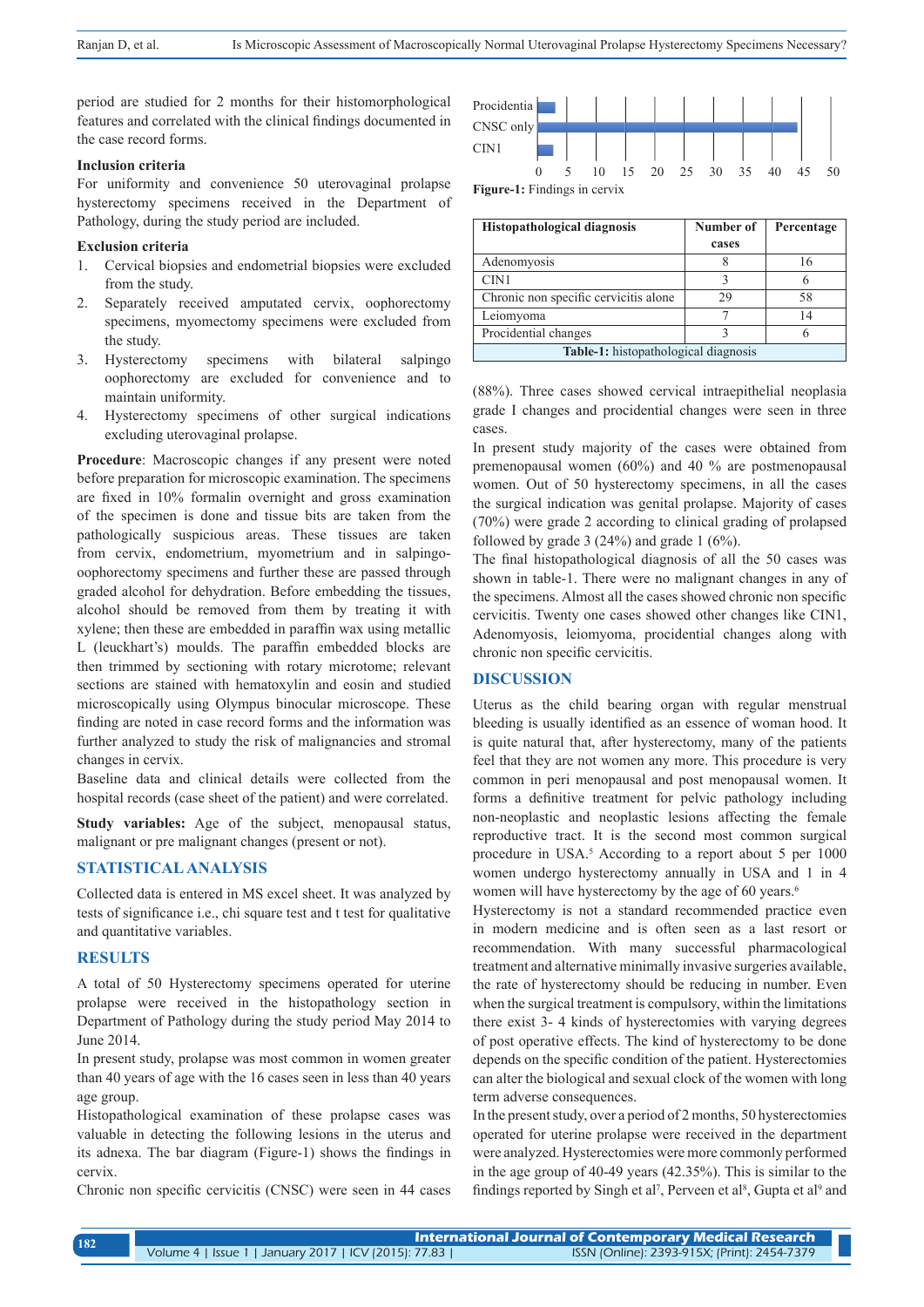| <b>Study</b>                                                     | Oammarun- nisa et al <sup>11</sup> | Abdullah et al <sup>12</sup> | Weaver et al <sup>13</sup> | Gupta et al <sup>sı</sup> | <b>Present study</b> |  |
|------------------------------------------------------------------|------------------------------------|------------------------------|----------------------------|---------------------------|----------------------|--|
| Average age (years)                                              |                                    |                              | 42.5                       |                           |                      |  |
| <b>Table-2:</b> Comparative table of average age at hysterectomy |                                    |                              |                            |                           |                      |  |

| <b>Type of leiomyoma</b>           | <b>Number of cases</b> | Percentage |  |  |
|------------------------------------|------------------------|------------|--|--|
| Sub mucosal                        |                        |            |  |  |
| Sub serosal                        |                        |            |  |  |
| Intramural                         |                        |            |  |  |
| Table 3: Distribution of leiomyoma |                        |            |  |  |

Adelusola et al $10$  in their respective studies.

The mean age at which hysterectomies was performed in present study was 42.14 years. The table-2 shows the mean age of hysterectomies in other studies.

Kameshwari et al<sup>14</sup> in their commentary on the medical ethical aspects of hysterectomies in Andhra Pradesh observed that the average age at which surgeries were done was 28.5 years. Thirteen percent of the population in the age group 36- 40 years had undergone hysterectomy. Sixty percent of women had hysterectomies before the age of 30 years.

It is relevant to examine hysterectomies of prolapsed uteri. Mahajan et al<sup>2</sup> in 2011 evaluated 253 hysterectomies done for prolapse cases and noted incidental findings in 30.4% of cases. In this they detected 2 cases of CIN and 1 case of TB endometritis which were clinically significant. They concluded that examination of such uteri reveals significant pathology in very few cases. Schouwink<sup>15</sup> too had similar findings to report in their study of 221 hysterectomies done for prolapse. No malignancies were detected in his study. CIN-I was found in 7 cases. In contrast, the present study showed incidental findings in 36% of cases. Many of these were significant from the patient management point of view. These included 3 cases of CIN-I, 7 cases of Leiomyoma and 8 cases of adenomyosis.

Pre menopausal women with utero-vaginal prolapse and normal bleeding patterns or with negative evaluation for abnormal uterine bleeding have a minimal risk of abnormal gynaecological pathology. In post menopausal women without bleeding, the risk of unanticipated uterine pathology is 2.6 % as reported by Frick et al<sup>4</sup> in 2010. In the present study majority of the cases were obtained from premenopausal women (60%) and all the cases had normal bleeding patterns.

Leiomyomas are benign smooth muscle neoplasms arising in and around the uterus. Though smooth muscle in nature by origin, they have varying degree of fibrosis apparent grossly and microscopically rendering them to be called as fibroids. Fibroids are very common benign neoplasms affecting the females for centuries. Surprisingly for more than a century there has been hardly any major research on the causes of fibroid. Most of the fibroids are asymptomatic, those which are symptomatic may be presenting as abnormal uterine bleeding, mass per abdomen, infertility etc. Treatment innovations have been slow perhaps because many women are asymptomatic.<sup>16.17</sup>

What looks grossly like a fibroid with a whorled, well circumscribed appearance could possibly be a leiomyoma, an epithelioid leiomyoma, an endometrial stromal tumor or a leiomyosarcoma. Most of the leiomyomas can either be single or multiple. Multiple tumors are noted in 84% of women.<sup>16,17</sup> In the present study all the leiomyomas which were diagnosed are incidental, Hence microscopic examination of these lesions is necessary which appears normal macroscopically. Table-3 shows the distribution of types of leiomyoma in the present study.

Adenomyosis is a non neoplastic condition in which endometrial glands are found deeper than 1mm in the myometrium.18 In the normal state, the junction between the endometrium and the myometrium is not delineated by any limiting layer or membrane and endometrial glands and stroma are often found making some minor incursions into the myometrium. "Superficial adenomyosis" is a term that has been used to describe myometrial invasion that is greater than this normal amount and "adenomyosis" is the presence of endometrium even deeper in the wall of the uterus.<sup>18</sup> The distance to which the endometrium extends into the myometrium has often been expressed in terms of the number of microscopic fields from the definable junction; one medium (100x) field has been suggested as the minimum needed for a diagnosis. Alternatively, the depth of penetration of the endometrial tissue into the myometrium can be expressed as a proportion of the overall thickness of the myometrium. This seems arbitrary but 25% has been suggested.<sup>18</sup> In the present study eight cases showed Adenomyosis (16%)

The term "chronic cervicitis" often conveys different images to the clinician, colposcopist and pathologist. It is almost universal to find some degree of chronic inflammatory cell infiltrate, predominantly plasma cells with some lymphocytes, in the superficial cervical stroma, but it is only when the infiltrate becomes dense that it is justifiable to use the term ' chronic cervicitis' in the correct, pathological sense. The term chronic follicular cervicitis is used when the stroma is densely infiltrated by lymphocytes, with prominent lymphoid follicles.<sup>19</sup> In this study almost all the cases (100%) showed features of chronic non specific cervicitis

Adekunle and Samaila in their study on prevalence of CIN in Zaria noted that CIN I accounted for 3.6%, CIN II 0.8% and CIN III 0.4% of all cases with a combined prevalence of 48 per 1000.20 In the present study three cases showed (6%) CIN I changes.

Greene and Heatley in their study of 71 hysterectomy specimens stressed the importance of examining the entire cervix histologically when there is a previous history of CIN. They noted that a persistent CIN lesion was seen in 18 cases. Also in 8 cases with high grade CIN, micro invasive disease was noted. This study supports the continuing practice of examining the entire cervix in hysterectomy specimens.21 The present study also supports to examine the macroscopically normal uterine prolapsed cases microscopically to find the incidental findings which changes the management protocol and prognosis of the patient.

## **CONCLUSION**

Although hysterectomies are being performed both judiciously at places and indiscriminately at other places, the tissue sample thus obtained helps in justifying the need for the procedure by providing conclusive histological diagnosis. Hence the clinicopathological correlation of hysterectomies forms a back bone of